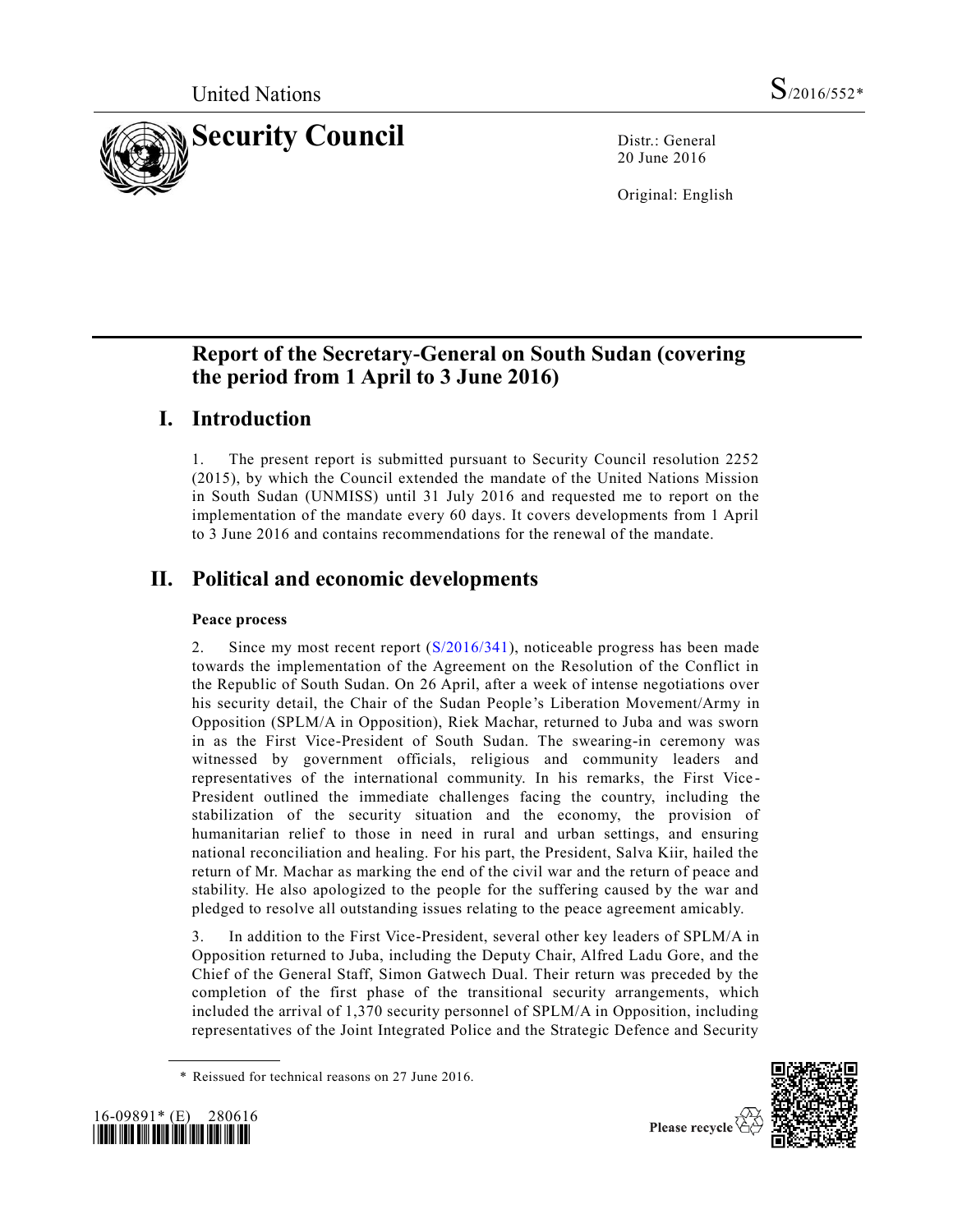Review Board, and the redeployment of forces of the Sudan People's Liberation Army (SPLA) 25 km outside Juba. However, the verification of the redeployment, including troop numbers and locations, continues to pose a challenge for the Ceasefire and Transitional Security Arrangements Monitoring Mechanism.

4. On 28 April, the President issued Decree No. 222/2016, appointing 30 ministers and eight deputy ministers to constitute the transitional Government of National Unity, in accordance with the peace agreement. The transitional Government was subsequently inaugurated on 29 April, beginning the 30-month transitional period. In accordance with the power-sharing formula contained in the peace agreement, the Government, which was allotted 53 per cent of the ministerial posts in the transitional Government, appointed 16 ministers, including those of Finance, Commerce and Economic Planning, Defence and Veterans' Affairs, and National Security, while SPLM/A in Opposition, with 33 per cent of the allocated ministries, appointed 10 ministers, including those of Petroleum, Mining and Industries and for the Interior and Wildlife Conservation. The other political parties and the former detainees, each allocated 7 per cent, appointed two ministers each: the other political parties the Ministers for Cabinet Affairs and for Agriculture, Forestry, Tourism, Animal Resources and Fisheries and the former detainees those for Foreign Affairs and International Cooperation and Transport, Roads and Bridges. Only the Government met the 25 per cent requirement for representation of women, as stipulated in the peace agreement, nominating four women. SPLM/A in Opposition nominated two women, while no women were nominated by either the other political parties or the former detainees.

5. During meetings of the Presidency (consisting of the President, the First Vice-President and Vice-President James Wani Igga) on 31 May, 1 June and 3 June, a number of issues were discussed in order to move the implementation of the peace agreement forward. They included the lifting of the state of emergency, the release of political detainees and prisoners of war, the cantonment of forces, the appointment of presidential advisers and the formation of the transitional National Legislative Assembly. The Presidency endorsed the decision of 27 May of the Council of Ministers to establish cantonment areas in the greater Equatoria and greater Bahr el-Ghazal regions, in addition to greater Upper Nile. The Joint Military Ceasefire Commission was tasked with developing identification criteria for th e sites in greater Equatoria and verification of the presence of SPLM/A in Opposition forces in greater Bahr el-Ghazal. It was also agreed that the Ceasefire and Transitional Security Arrangements Monitoring Mechanism would complete the verification of the demilitarization of Juba.

6. In response to the discontent of the parties over the President's unilateral appointment of 10 presidential advisers on 4 May, with portfolios including military affairs, local government, security, education, economic affairs, legal affairs, agriculture, religious affairs and special affairs, as well as a special adviser to the President and Presidential Envoy, the Presidency reached a compromise, agreeing to appoint 19 presidential advisers. They would be the 10 nominated by the President, 6 nominated by SPLM/A in Opposition and 3 nominated by the other political parties and the former detainees.

7. The Presidency also agreed to expedite the formation of the transitional National Legislative Assembly. To that end, the 10 members who had been appointed by the President on 27 April and subsequently sworn in on 23 May to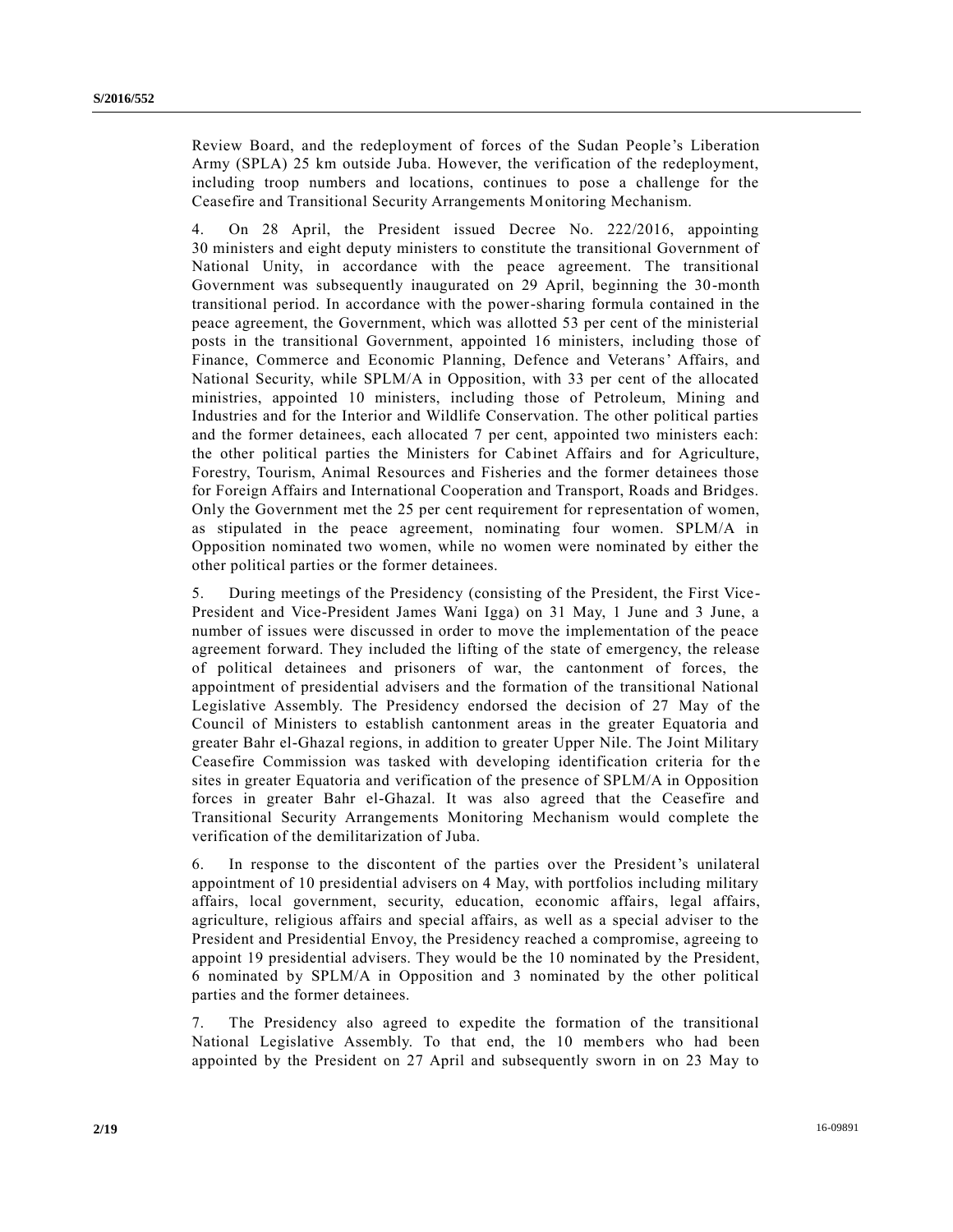replace deceased parliamentarians were endorsed. The remaining six vacant seats, however, will be filled by the Presidency after joint consultation with the rele vant constituencies. All parliamentarians who had vacated their seats after the conflict in December 2013 were also reinstated with immediate effect. The disagreement over the appointment of 17 new parliamentarians allocated to the other political parties was resolved on 30 May, with the intervention of the Joint Monitoring and Evaluation Commission and the Intergovernmental Authority on Development. The leaders of the two coalitions of the other political parties, the Minister of Agriculture, Forestry, Tourism, Animal Resources and Fisheries and leader of the National Alliance, Lam Akol, and the Minister for Cabinet Affairs and leader of the National Agenda, Martin Elia Lomuro, agreed that representatives of the other political parties in the transitional Assembly would consist of the 12 parties that had signed the peace agreement and attended the multi-party symposium held in Addis Ababa in June 2014 and the 5 other parties whose representatives had attended the symposium but did not sign the agreement. At the time of reporting, however, the formation of the transitional Assembly continued to be delayed owing to disagreements among the parties over the procedure for the election of the Speaker and the accommodation of members who had changed their political affiliation.

#### **Other political developments**

8. Further to my previous report, in which I reported on the passage of the Non-Governmental Organizations (NGO) Act 2016, discussions are continuing with the Relief and Rehabilitation Commission of South Sudan and the Ministry of Humanitarian Affairs and Disaster Management regarding its implementation. Although implementation was postponed by the Commission on 10 May, humanitarian workers were told to expect it to begin at some time in June.

9. At the State level, the formation of state and local administrations continued, in accordance with the establishment order on the creation of 28 States (No. 36/2015), notwithstanding the endorsement by the parties of the injunction on its implementation taken out by the Intergovernmental Authority on Development and the Joint Monitoring and Evaluation Commission, and pending the resolution of state boundaries by an inclusive national boundaries commission. On 17 April, the President issued a separate order on the creation of new counties within the 28 states. The continued implementation of the order has led to mounting financial and capacity constraints and intercommunal tensions over boundary disputes, the location of county headquarters and the sharing of resources. On 1 June, however, the Presidency agreed to establish a 15-member committee to review the number of states and their boundaries and make recommendations on the way forward. The committee will consist of four members from the Sudan People's Liberation Movement in Government, three from SPLM/A in Opposition, one from the former detainees, two from the other political parties and five international representatives, including from the troika (Norway, the United States of America and the United Kingdom of Great Britain and Northern Ireland), the United Republic of Tanzania and South Africa. The committee, once constituted, will have 30 days to complete its work.

#### **Economic developments**

10. The economic situation remained dire. Owing to diminished global oil prices, the foreign exchange reserves at the Bank of South Sudan are severely depleted.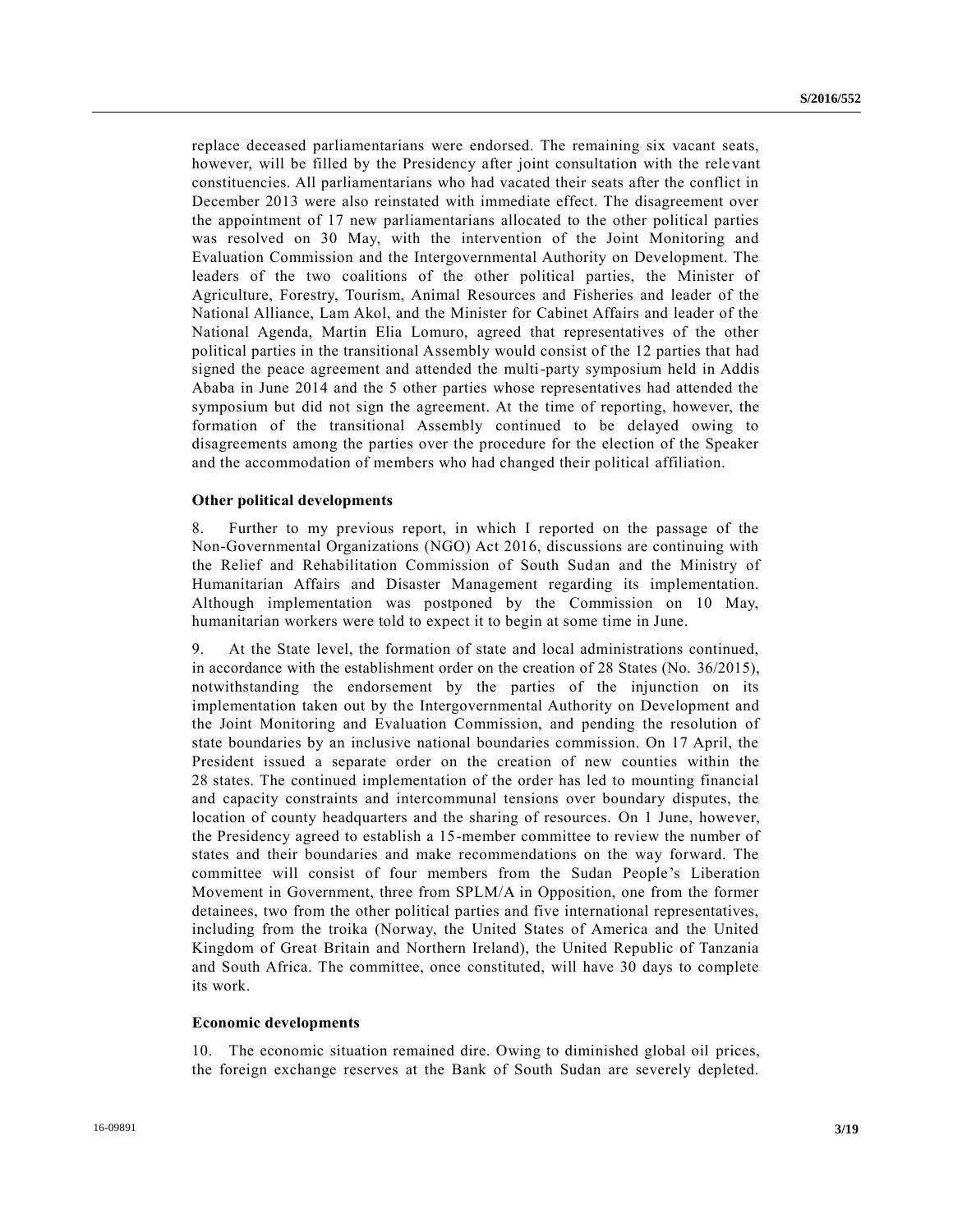According to the National Bureau of Statistics, the 12-month increase in the consumer price index reached 245 per cent in March 2016 and 266 per cent in April 2016, driven mainly by surging food prices. Fuel shortages have re-emerged and salary payments for civil servants are now three months in arrears. The official accession of South Sudan to the East African Community, expected in October 2016, and parliamentary approval for the revenue authority law could potentially improve the medium-term to long-term prospects for the economy.

# **III. Security situation**

11. The security situation remained tense in the greater Upper Nile and greater Bahr el-Ghazal regions, with intercommunal tensions remaining high in Boma and Jonglei, partly as a result of a cross-border attack into Gambella, Ethiopia. Armed clashes intensified in Wau County in Western Bahr el-Ghazal between SPLA, SPLM/A in Opposition and unknown armed groups. In the greater Equatorias, violence involving armed groups, accompanied by reports of land-grabbing and the harassment of civilians, continued to be reported.

### **Greater Upper Nile region**

12. The political impasse between the newly appointed authorities in Boma and the Cobra faction of the South Sudan Democratic Movement/Army continued, with fears of renewed conflict in Pibor. Early in April, the South Sudan Council of Churches attempted to mediate between the parties. Meanwhile, fighting among the Anuak communities of Pochalla North and Pochalla South counties in Jonglei, which began at the end of March, with the reported involvement of the Cobra faction and members of the Murle community, subsided. According to the Relief and Rehabilitation Commission, an estimated 22,000 civilians from Pochalla North were displaced by the fighting, with many fleeing to nearby payams bordering Ethiopia.

13. As the fighting ceased in Pochalla, armed elements, allegedly belonging to the Murle community, crossed the South Sudanese border and attacked 13 villages in the Gambella region of western Ethiopia on 15 April. The attackers reportedly killed 186 civilians and returned to Likuangole, Boma, with more than 100 abducted Ethiopian children and hundreds of head of cattle. The Ethiopian National Defence Forces immediately crossed into Pochalla South and Pochalla North counties in order to recover the abducted children. On 10 May, the Chief of the Cobra faction and Deputy Defence Minister, David Yau Yau, travelled to Gumuruk to restore good relations with traditional chiefs and the new Boma administration. The Deputy Defence Minister, the Boma Governor, Baba Medan, and Murle traditional chiefs are reportedly working together to retrieve some of the abducted children from Pibor and Likuangole counties. As at 3 June, 78 children had been recovered.

14. In Unity, the several weeks of calm notwithstanding, fighting broke out on 13 April between South Sudan Liberation Army soldiers under the command of Major General Matthew Puljang and armed civilians in Riek payam, Mayom County. At least 20 people were reportedly killed. Meanwhile, in Upper Nile, although the situation remained calm, UNMISS received increasing reports about a build-up of SPLA and SPLM/A in Opposition troops along the west bank of the Nile.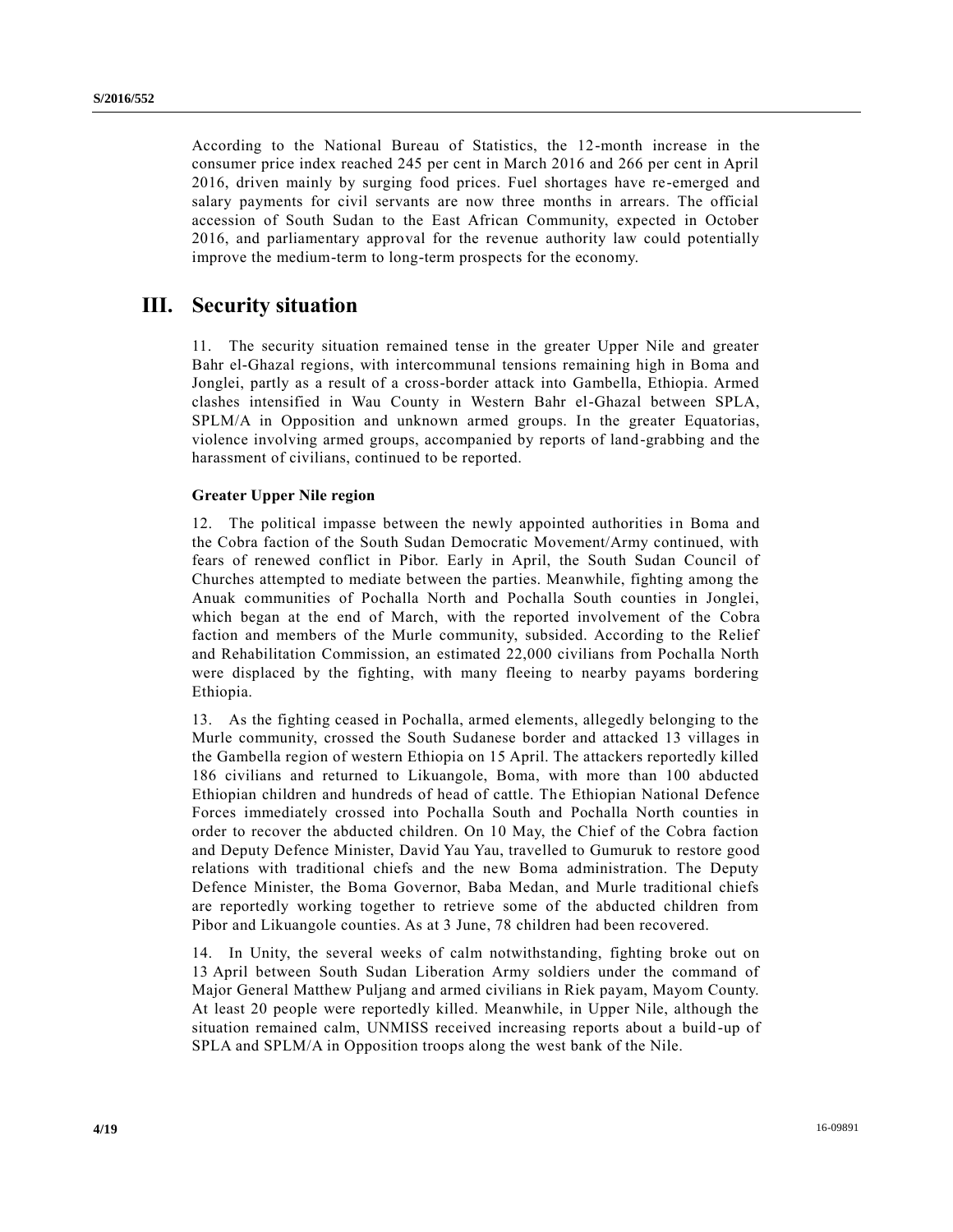#### **Greater Bahr el-Ghazal region**

15. The security situation worsened in Western Bahr el-Ghazal, with persistent reports of harassment of civilians in the town of Wau and armed clashes between SPLA and SPLM/A in Opposition forces in Wau County. On 5 April, UNMISS observed a build-up of SPLA forces in the Wau area, including the deployment of Mi-17 and Mi-24 attack helicopters and the presence of some 200 to 300 troops at the airport. The Mission also received reports of an aerial bombardment of SPLM/A in Opposition positions in Nvokongo and Ngo Sulungu. Fighting continued over the following two days, with reports of heavy casualties on both sides, while areas around Loko Loko and Mboro were completely destroyed. Subsequently, thousa nds of people were displaced and remain in hiding in the bush (see paras. 20 and 32 below). The Ceasefire and Transitional Security Arrangements Monitoring Mechanism has thus far been unable to travel to the site to verify the reports, owing to security and logistical constraints.

16. In mid-May, UNMISS also received reports of heavy clashes between SPLM/A in Opposition elements and the Justice and Equality Movement south of Diem Zubeir, some 75 km south of the town of Raga, during which the Movement allegedly incurred heavy casualties. In addition, the security situation in Western Bahr el-Ghazal continues to be adversely affected by the presence of armed migrant cattle-keepers from Warrap, who allegedly have the support of locally deployed SPLA forces.

#### **Greater Equatoria region**

17. In Central Equatoria, the security situation remained tense, with continued reports of violence involving armed groups, as well as land-grabbing, looting and harassment of civilians. UNMISS received reports from local community sources of the increased presence of armed groups and attacks on the roads to Morobo, Torit and Kaya. On 12 April, an international NGO team travelling on the Yei-Morobo road was ambushed and two national staff were killed by an unknown armed gro up (see para. 21 below). On 7 May, communal violence erupted between Mundari and Bari communities in the town of Mangalla, Terekeka County, over the administrative ownership of the town, resulting in four deaths, including three SPLA guards of the Jubek Governor. Several incidents allegedly perpetrated by SPLA also took place, including allegations of looting of crops and harassment of civilians following SPLA deployments in Juba County under the transitional security arrangements. The fatal shooting of an aid worker on 15 May (see para. 21 below) has prompted local civil society organizations to call for the immediate relocation of SPLA outside Yei. Meanwhile, in Juba, the situation has remained tense but stable since the arrival of the First Vice-President.

18. In Western Equatoria, the Government and the South Sudan National Liberation Movement signed a peace agreement on 2 April, following mediation facilitated by the faith-based Council for Peace supported by UNMISS and assisted by the Governor of Gbudwe. The agreement provides for the integration of members of the Movement into SPLA, the South Sudan National Police Service or other organized forces. Meanwhile, there has been limited progress in negotiations between the Government and other armed youth groups in the region. The South Sudan People's Patriotic Front is reportedly increasing operations in the area and incidents attributed to the group were reported in Li-Rangu, Yambio County, and on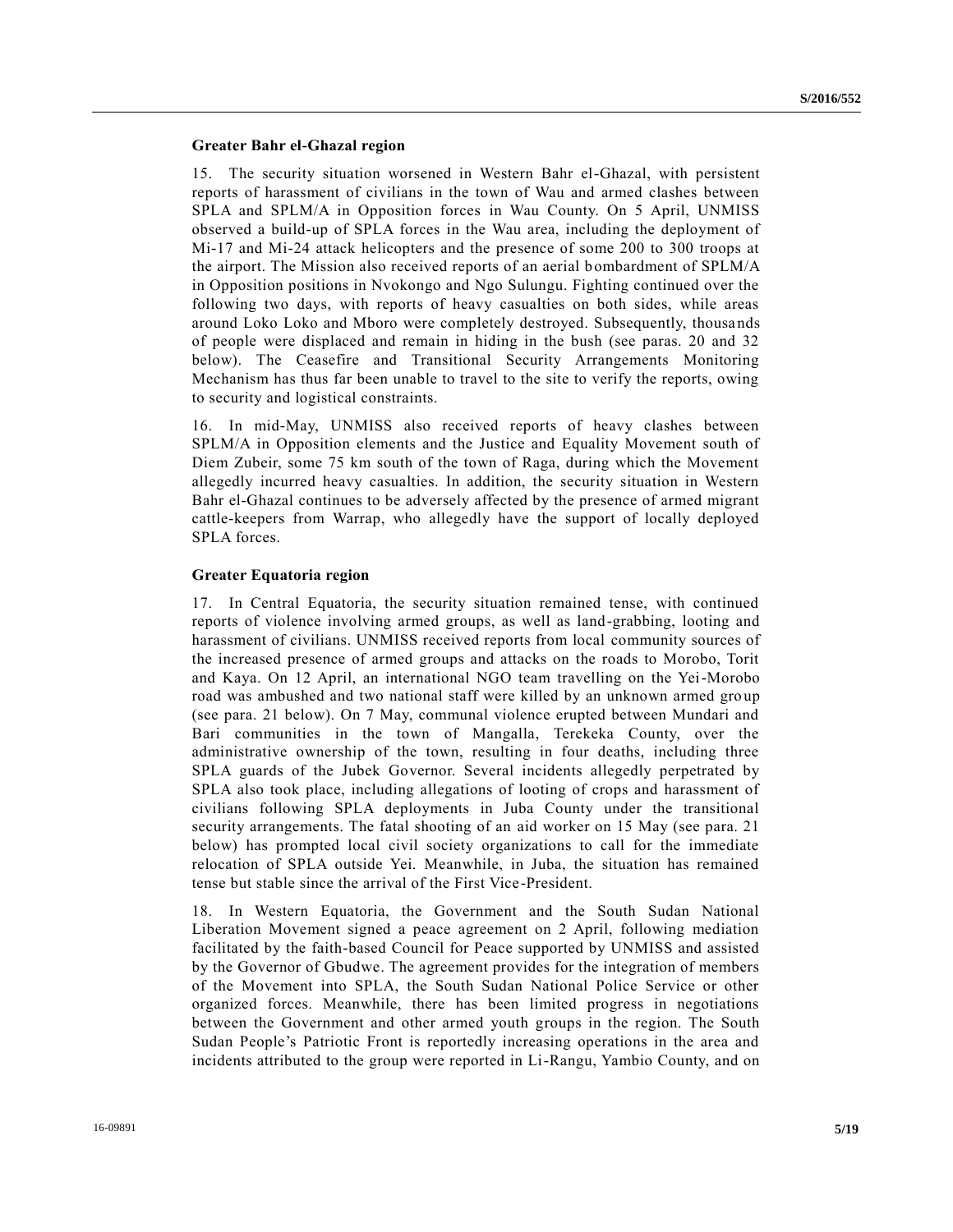the Nagero-Tambura road, with reported clashes with SPLA. Reported looting and ambushes of humanitarian and commercial vehicles in Kapoeta East County, Eastern Equatoria, are believed to have been carried out by armed elements affiliated to SPLM/A in Opposition. Insecurity was also reported along the Juba - Nimule road, with uniformed armed men stopping vehicles at gunpoint, allegedly linked to the deployment of SPLA soldiers in the area.

# **IV. Humanitarian situation**

19. In April and May, the humanitarian situation remained severe in terms of scale, scope and urgency. A combination of fighting in previously stable areas of the country, mounting food insecurity, economic decline and humanitarian funding gaps continued to make life unbearable for many civilians.

20. In April, humanitarian partners succeeded in reaching Mboro in Western Bahr el-Ghazal for the first time since November 2015. On 21 April, a humanitarian assessment was undertaken simultaneously with an inter-agency humanitarian response, during which about 7,000 conflict-affected people benefited. On 20 May, an inter-agency humanitarian assessment was conducted in the greater Baggari area outside the town of Wau, in locations that had not been accessible for more than seven months. Initial findings indicated visible destruction of civilian property and livelihoods and looting and vandalizing of community assets, such as schools and health facilities. High rates of sexual and gender-based violence were also reported. The affected communities indicated that food, shelter and non-food items and agricultural inputs were their priority needs.

21. Humanitarian actors continued to encounter challenges to their operations, including insecurity, active hostilities, bureaucratic impediments and logistical constraints. Humanitarian partners reported 78 access incidents in May and 48 in April, compared with 60 in March and 62 in February. In May, violence against humanitarian personnel or assets accounted for 73 per cent of all reported incidents. In April, active hostilities in Upper Nile resulted in the relocation of 17 aid workers from Ulang County. On 12 April, an international NGO team working with the Mine Action Service travelling on the Yei-Morobo road was ambushed by an unknown armed group, which reportedly targeted and killed two South Sudanese staff members. Early in May, a South Sudanese staff member of an international NGO was killed at home in Juba; on 10 May, the driver of a truck contracted by a United Nations agency was killed in an ambush on the Magwi-Torit road; and, on 15 May, a nun and medical doctor was shot in Yei while driving a marked ambulance, succumbing to her injuries some days later. The number of aid workers killed since December 2013 now totals 55.

22. The food security situation remained grave, with deterioration reported in some areas. Preliminary results of recent assessments indicate an early and widespread onset to the lean season, with the numbers of severely food-insecure persons potentially higher than in 2015 and at their highest since independence. The most significant deteriorations are in the greater Bahr el-Ghazal and Equatoria regions and are driven by poor market supply, high prices and poor harvests in some areas. Marginal improvements in parts of the greater Upper Nile region are largely attributed to improved access and humanitarian assistance, underscoring the need to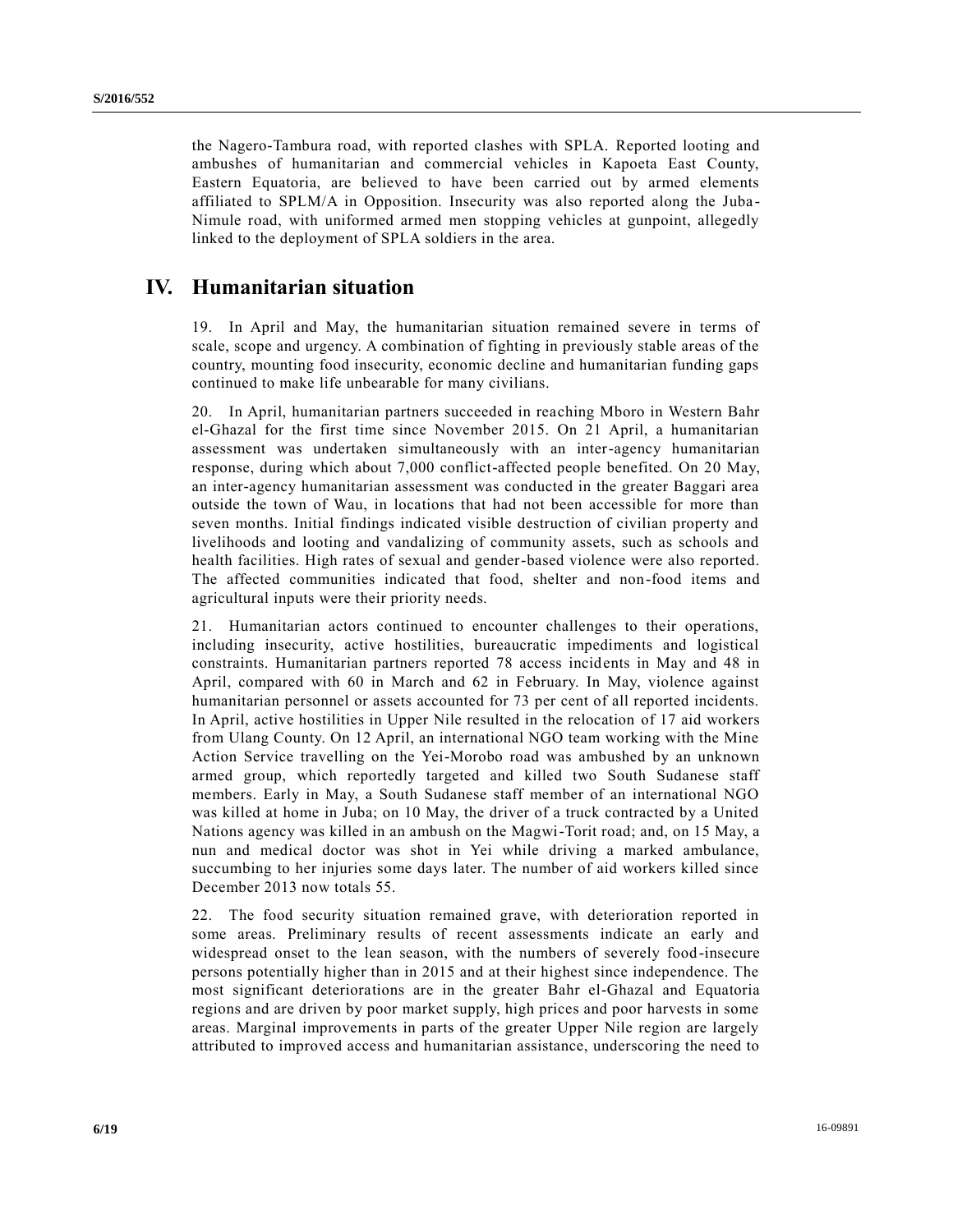maintain and expand support in the coming lean season. The situation for populations in Unity remains of grave concern.

23. The combined effects of food shortages, continued insecurity and economic decline have also triggered a significant movement of people from South Sudan into neighbouring countries. According to humanitarian actors, from January to mid -May 2016, more than 115,000 South Sudanese had fled to neighbouring countries, including about 70,000 who fled to the Sudan. Although most of the arrivals were from Northern Bahr el-Ghazal, some were also recorded from Western Bahr el-Ghazal and Warrap. New movement patterns were reported into the Democratic Republic of the Congo and the Central African Republic, with 12,000 and 11,000 new arrivals, respectively. Movements were also recorded from Eastern Equatoria into Kenya and Uganda.

24. The operational challenges notwithstanding, humanitarian partners continued to scale up their response. Since the beginning of 2016, more than 2.36 million people have been reached with humanitarian and protection assistance, which includes more than 1.47 million people who have received food assistance, 834,551 people who have been assisted in accessing improved water sources, 285,057 children (39 per cent of whom are girls) who are accessing education and 148,560 children and pregnant and lactating women who have been treated for malnutrition. In total, 234,621 health consultations have been carried out in conflictaffected and vulnerable areas, with an additional 8,360 women accessing antenatal care services, 1,580 women assisted in delivery and 185 women accessing postabortion care services. Humanitarian partners took advantage of the dry season to pre-position and deliver aid supplies where possible, especially in areas that are inaccessible by road during the rainy season. Ahead of the rains, to mitigate a possible cholera outbreak, humanitarian partners have also increased the pre-positioning of health and hygiene supplies across the country.

25. Funding remains a critical challenge. The Humanitarian Response Plan for 2016 is just 30 per cent funded, leaving a gap of \$899.6 million.

## **V. Implementation of the reprioritized mandated tasks**

## **A. Protection of civilians**

26. In implementing its mandate to protect civilians, UNMISS has continued to follow a three-tiered approach. Under tier 1, protection through dialogue and political engagement, my Special Representative has used her good offices to facilitate the continued support of regional and international partners for the implementation of the peace agreement and advocated directly with national counterparts to promote freedom of movement.

27. UNMISS has also continued to build local capacity for conflict management, peacebuilding and mediation, delivering 13 workshops for more than 1,150 attendees, representing State and traditional authorities, political parties, civil society organizations, cattle-keepers and communities at large. In Lakes, those efforts have contributed to the resolution of long-standing resource-based conflicts in Tonj. In Western Equatoria, local stakeholders discussed insecurity along the Yambio-Juba corridor. Meanwhile, other programmes were focused on enhancing the role of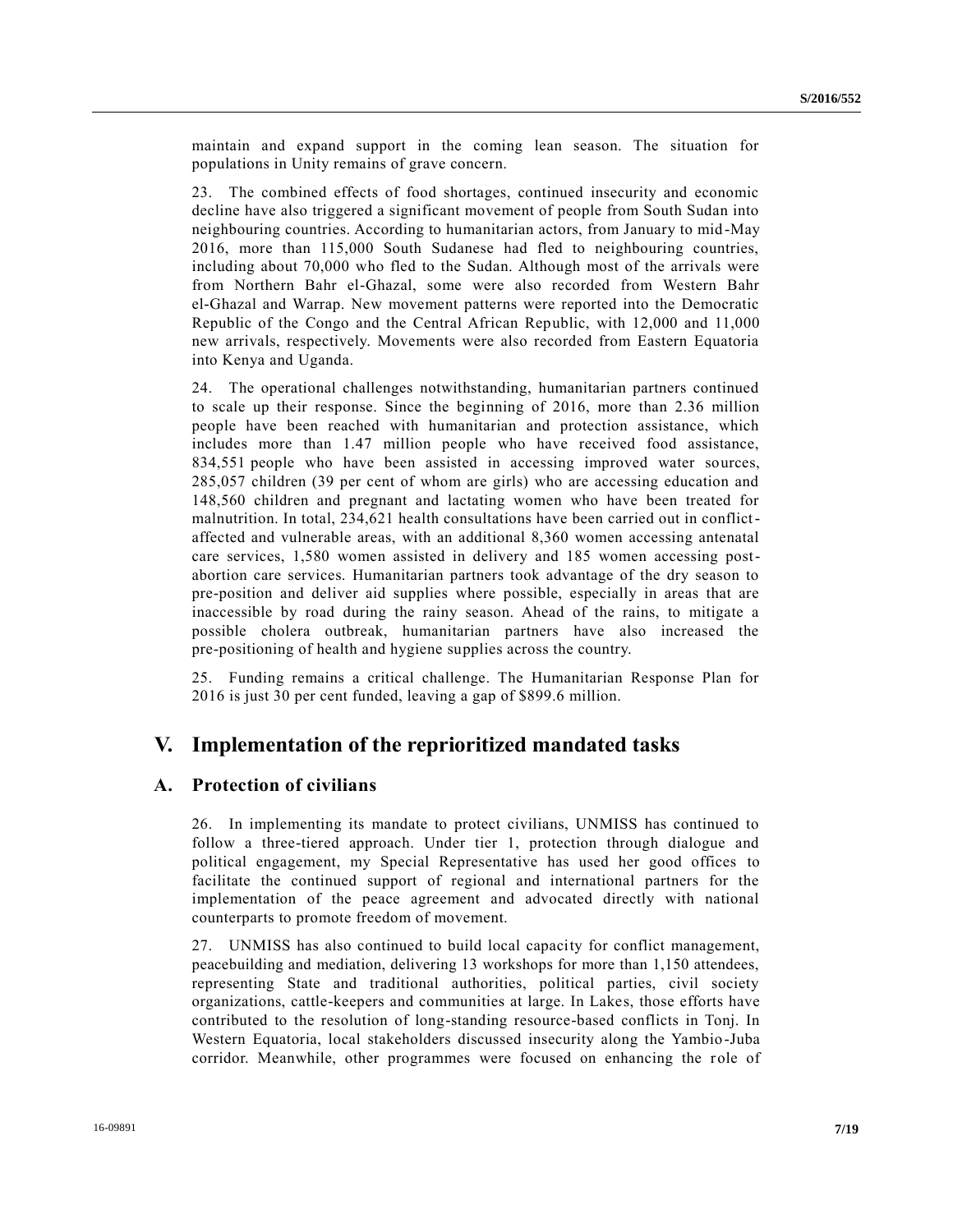women as peacebuilders in their communities. In a round-table discussion that was focused on leadership, democracy and conflict mitigation in Aweil, Northern Bahr el-Ghazal, participants underscored the need for forgiveness, reconciliation and national healing, as well as the importance of conflict-prevention efforts. To mitigate security incidents in and around its sites for the protection of civilians, UNMISS also conducted a workshop for 60 community leaders in Upper Nile to raise their awareness of their roles in constructively cooperating with the delivery of humanitarian and protection services on site.

28. Under tier 2, protection of civilians under threat of physical violence, UNMISS has continued to protect some 169,983 internally displaced persons at six UNMISS sites nationwide. As at 3 June 2016, the largest of those sites included Bentiu, with 98,653 internally displaced persons, Juba, with 27,959 and Malakal, with 40,448. External threats to the sites were mitigated through outreach by the UNMISS military component and the establishment of additional watchtowers. Internal security was enhanced through a constant United Nations police presence, reinforced by the UNMISS military component, as necessary. During the reporting period, 398 security incidents were reported at the sites. There are currently 37 detainees in three holding facilities in Juba, Bentiu and Malakal.

29. UNMISS also worked to improve the security of the site at Malakal following the security incidents on 17 and 18 February, through contingency planning in conjunction with humanitarian actors and community leaders. Site rehabilitation also continued, including repairs and fortification of the physical security infrastructure. The Mission and humanitarian partners also assisted the relocation of the 22,000 remaining internally displaced Shilluk and Nuer from the UNMISS logistics base back to the site.

30. Beyond the protection sites, the UNMISS military component has increased its outreach into conflict-affected areas, primarily through sector-based patrolling from permanent and temporary operating bases. Long-duration patrols and dynamic air patrols have also assisted the expansion of its geographical reach. In addition, it is using early-warning indicators to plan patrols to potential flashpoint areas. In Bentiu and Leer, the Mission is working closely with humanitarian protection partners to identify hotspot locations in which civilians are at risk and is conducting regular foot patrols to the east and west of the protection site at Bentiu and evening patrols in the vicinity of Leer to improve security. It has also established a forward operating base in Malakal town to improve security for civilians.

31. Under tier 3, establishment of a protective environment, UNMISS continues to focus on extending protection activities beyond the protection sites, to build confidence and encourage an environment conducive to voluntary returns. In addition, on 6 May, my Special Representative met the First Vice-President, at his request, to discuss the voluntary return and reintegration of internally displaced persons. Given the gravity of the issue, the First Vice-President requested close cooperation between the United Nations and the Ministry of Humanitarian Affairs on a framework for return and reintegration. Meanwhile, about 20,000 internally displaced persons were reported to have voluntarily left the protection sites at Bentiu, Bor and Juba. In Bentiu, nearly 10,000 left the site, probably owing to a resumption of humanitarian and protection services outside the site and a relative improvement in the security situation, as well as the need to cultivate crops ahead of the rainy season. In Jonglei, the "solutions working group" jointly facilitated the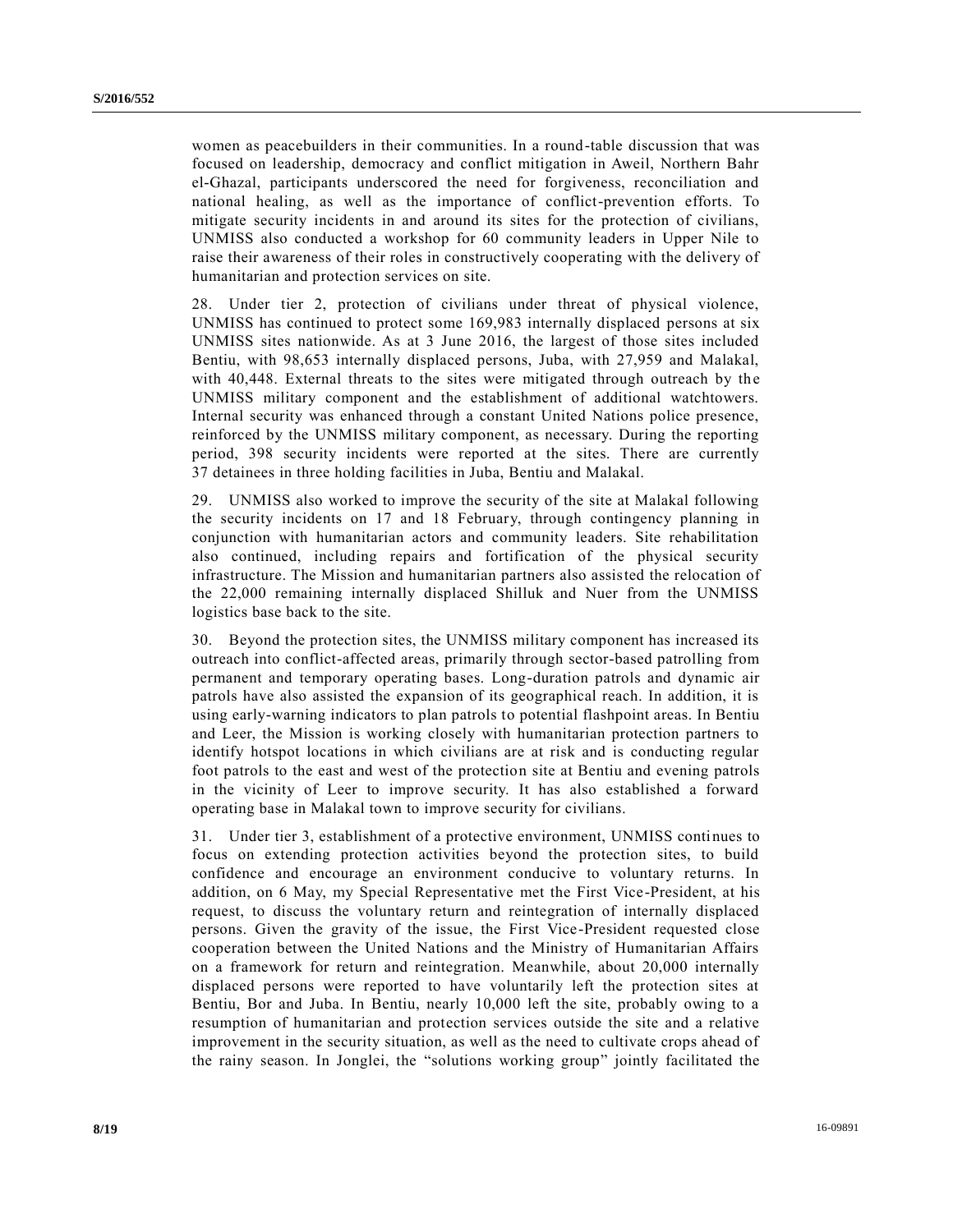return of 206 internally displaced persons from the site at Bor to Akobo. To support sustainable voluntary returns, the United Nations humanitarian country team is discussing a multidimensional response, including support for early recovery and community stabilization initiatives.

#### **B. Monitoring and investigating human rights**

32. During the reporting period, UNMISS continued to monitor, investigate, verify and report on human rights violations and abuses and violations of international humanitarian law, with a view to documenting past violations for accountability purposes. Developments in Wau County, Western Bahr el-Ghazal, were of particular concern, with several instances of heavy fighting between SPLA and SPLM/A in Opposition in March and April, accompanied by reports of violations, including killings and harassment of civilians outside the town of Wau. Active hostilities and access constraints, including restrictions of movement imposed by SPLA, continued to hamper UNMISS efforts to investigate the violations. On 5 May, UNMISS gained access to Farajallah through Wau South payam, Baggari, Natabu, Brinji, Ngisa and Ngodakala, following the withdrawal of SPLA forces. Civilians had largely deserted the area, but a few residents indicated that SPLA soldiers had committed serious human rights abuses, including killing civilians, looting and burning civilian property. On 10 May, UNMISS observed that civilians had deserted Momoi payam and that most houses had been vandalized or burned down. A heavy SPLA presence was observed in Momoi and Bussera. UNMISS continued to gather information through interviews with victims, witnesses and other sources, including in Wau County, and to investigate alleged violations in the town of Wau, including the killing and harassment of civilians by SPLA.

33. During the reporting period, challenges to the administration of justice in accordance with international human rights standards continued. Cases of prolonged and arbitrary detention, proxy detention, detention in substandard conditions, detention in connection with acts not constituting crimes and detention on the orders of customary courts lacking the statutory authority to pass custodial sentences were observed, in particular at detention facilities in Juba, Kuajok and Rumbek in Lakes and Ganyel in Panyijar County in Unity.

34. Politically motivated detentions were a feature in various locations. In Northern Bahr el-Ghazal, at least 18 alleged opposition supporters were reportedly arrested between 9 and 11 April in Bar Mayen payam in Aweil South County and held in police custody. At least 7 of the detainees were reportedly released on 12 April, while 11 were transferred to military custody at an SPLA facility near Aweil. On 17 May, the 11 detainees were released without charge, reportedly on condition that they refrain from political activity. They had been physically mistreated. In Central Equatoria, UNMISS gathered information about an assault on a public prosecutor by SPLA soldiers in Rejaf payam on 22 April, after he had ordered the release, for lack of evidence, of 7 of the 11 detainees arrested by SPLA on 27 March, allegedly for attacking Dinka young people. The seven detainees were returned to police custody thereafter. On 27 April, the former Governor of Western Equatoria, Joseph Bakosoro, was released from the custody of the National Security Service, having been detained without formal charge since 22 December 2015.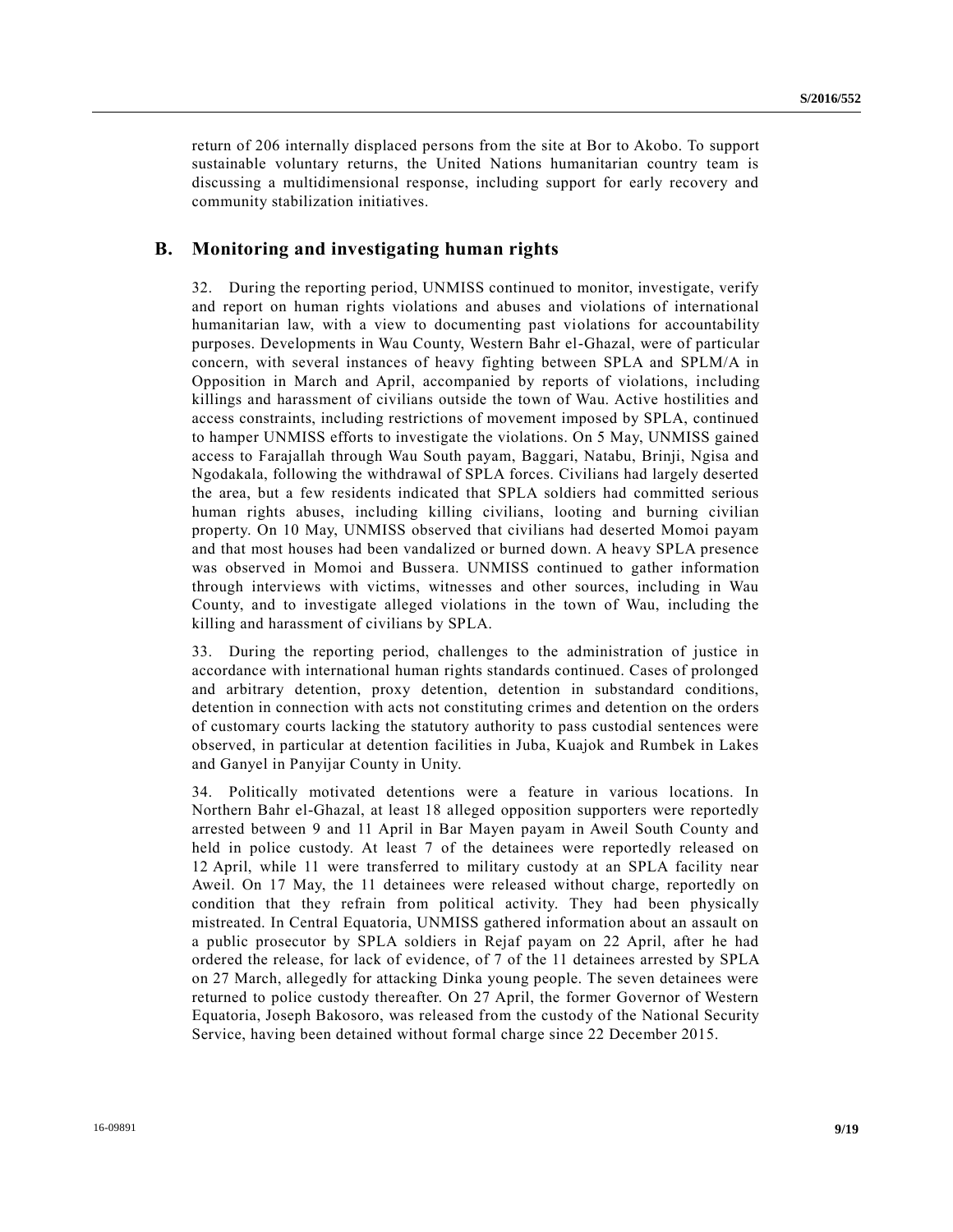35. A 14-year-old boy, accused with three others of stealing money from a colonel's house in Turalei County, Warrap, on 15 May, reportedly died after being mistreated by five SPLA soldiers. The soldiers have since been arrested. Meanwhile, at least two SPLA soldiers were reportedly taken into military custody over the shooting of an aid worker on 15 May in Yei. They are yet to be released into police custody.

36. Violations of freedom of expression continued during the reporting period. On 9 May, four staff members of the State-owned Voice of Eastern Equatoria radio station were detained for several hours by the National Security Service. Be fore being released on bail, they were warned against broadcasting anything critical of the Government.

37. Concerns relating to the promotion and protection of economic and social rights, including those relating to access to land and livelihoods, were a lso reported. Allegations of land-grabbing, potentially amounting to forced evictions, were received, including in areas in which cantonment sites were being established in Juba County. In Northern Bahr el-Ghazal, a government-supported land survey conducted in March and April in an area of the town of Aweil, ostensibly relating to the provision of public services, could also reportedly result in the eviction of economically vulnerable returnee women in the area. Elsewhere in the town, police officers took unilateral action on 4 April to intimidate local traders into closing their businesses briefly to draw attention to the non-payment of police salaries since February 2015. UNMISS is monitoring the disciplinary measures taken against the officers involved.

38. Restrictions on movement and access continued to pose a challenge to the monitoring and investigation of human rights violations in some areas. In the Equatorias, on 5 and 6 April, UNMISS integrated teams monitoring the human rights and security situation were denied access to Yei and Morobo counties via the Juba-Yei road for the third and fourth time since the previous reporting period. On 11 April, an UNMISS team was prevented from travelling to Ikotos County for the second time in recent months, preventing investigation of allegations of human rights violations committed by SPLA. On 26 April, the local authorities refused permission for an UNMISS human rights monitoring mission to go to Tambura and Source Yubu in Tambura County and it continued to be denied access to Yambio and Masia to monitor the human rights situation, following the directive issued by the Governor of Gbudwe (created by establishment order No. 36/2016) on 11 May prohibiting UNMISS patrols. On 2 June, the State Minister for Local Government committed himself to lifting the restriction on human rights monitoring activities, but at the time of writing that had yet to be tested.

39. Between 25 April and 9 May, the Government initiated a series of workshops on conflict-related sexual violence for members of the Joint Technical Working Group established by the Office of the President to oversee the implementation of the joint communiqué on conflict-related sexual violence, which it signed in October 2014. As part of its implementation strategy, the Government has requested assistance from the United Nations to organize a national consultation and a validation workshop to bring together all relevant stakeholders working on tackling crimes of sexual violence. On 9 May, my Special Representative on Sexual Violence in Conflict travelled to Juba and met the President, the First Vice -President and the Inspector General of Police. During her trip she called upon the Government and the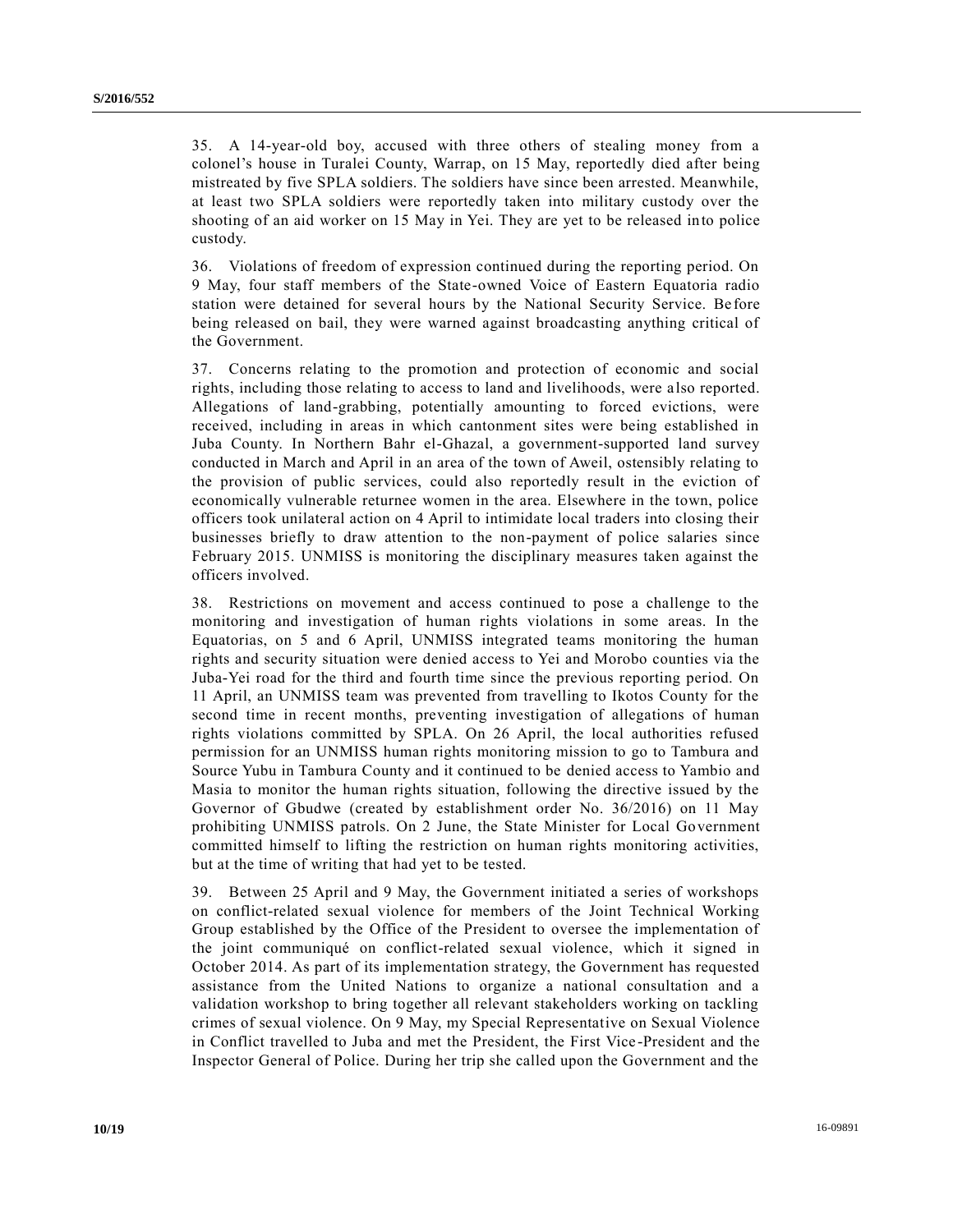opposition to merge their two implementation plans to address conflict-related sexual violence in line with the new political dispensation and urged the transitional Government to ensure accountability for sexual violence crimes and exclude those responsible for human rights violations and sexual violence during the reconstitution of the national armed forces, through a vetting process.

40. During the period under review, 84 incidents affecting 1,605 children were reported, while the Monitoring and Reporting Mechanism Country Task Force verified 62 of those incidents, affecting 1,139 children. Denial of humanitarian access and the recruitment and use of children accounted for the majority of verified incidents, many of which were reported in Jonglei, Unity and Upper Nile. Following the adoption by SPLM/A in Opposition in December 2015 of an action plan to end and prevent the recruitment, use, killing and maiming of children, the United Nations began preparing a release campaign. While no children have been formally released, SPLM/A in Opposition has appointed two senior child protection focal points, one military and one civilian, to engage with the United Nations. In May 2016, a joint United Nations-SPLA team embarked on the screening and verification of children associated with SPLA. Thus far, 22 boys have been registered and released from the ranks of SPLA in Bentiu and family tracing and reunification is continuing. Two schools were confirmed as vacated by armed forces and groups following United Nations verification missions.

## **C. Creating the conditions conducive to the delivery of humanitarian assistance**

41. During the reporting period, through close collaboration with the Office for the Coordination of Humanitarian Affairs in Juba and local humanitarian partners and representatives in the various sectors, UNMISS military personnel provided force protection for food drops, convoys and many other humanitarian activities. Force protection for main supply routes also improved conditions for the delivery of humanitarian assistance.

42. The Mine Action Service continued to play a key role in creating the conditions for the delivery of humanitarian assistance through surveys, route assessments and mine clearance. During the reporting period, the Service assessed 437 km of roads, including the road from Leer to Rumbek, released  $4,501,008$  m<sup>2</sup> of land and destroyed 418 landmines, 3,462 items of unexploded ordnance and 28,098 items of small arms ammunition. In Leer and Bentiu, working together with humanitarian partners, it surveyed and cleared more than 31 school sites. It also surveyed and cleared borehole sites for international NGOs in Bentiu and Mundri to restore safe access to clean water. Through survey and clearance of the airstrip, it provided an emergency response to the need to dispose of explosive ordnance after recent fighting in Pibor. It also deployed explosive detection dogs at the site for the protection of civilians in Juba to assist United Nations police officers with search and weapon-clearing exercises. On 25 April, the Service responded to an incident in which a rocket-propelled grenade hit and penetrated a container within the humanitarian hub of the UNMISS compound in Bentiu. It also provided risk education sessions to 76,486 civilians and safety briefings on landmines for 425 UNMISS staff and humanitarian workers.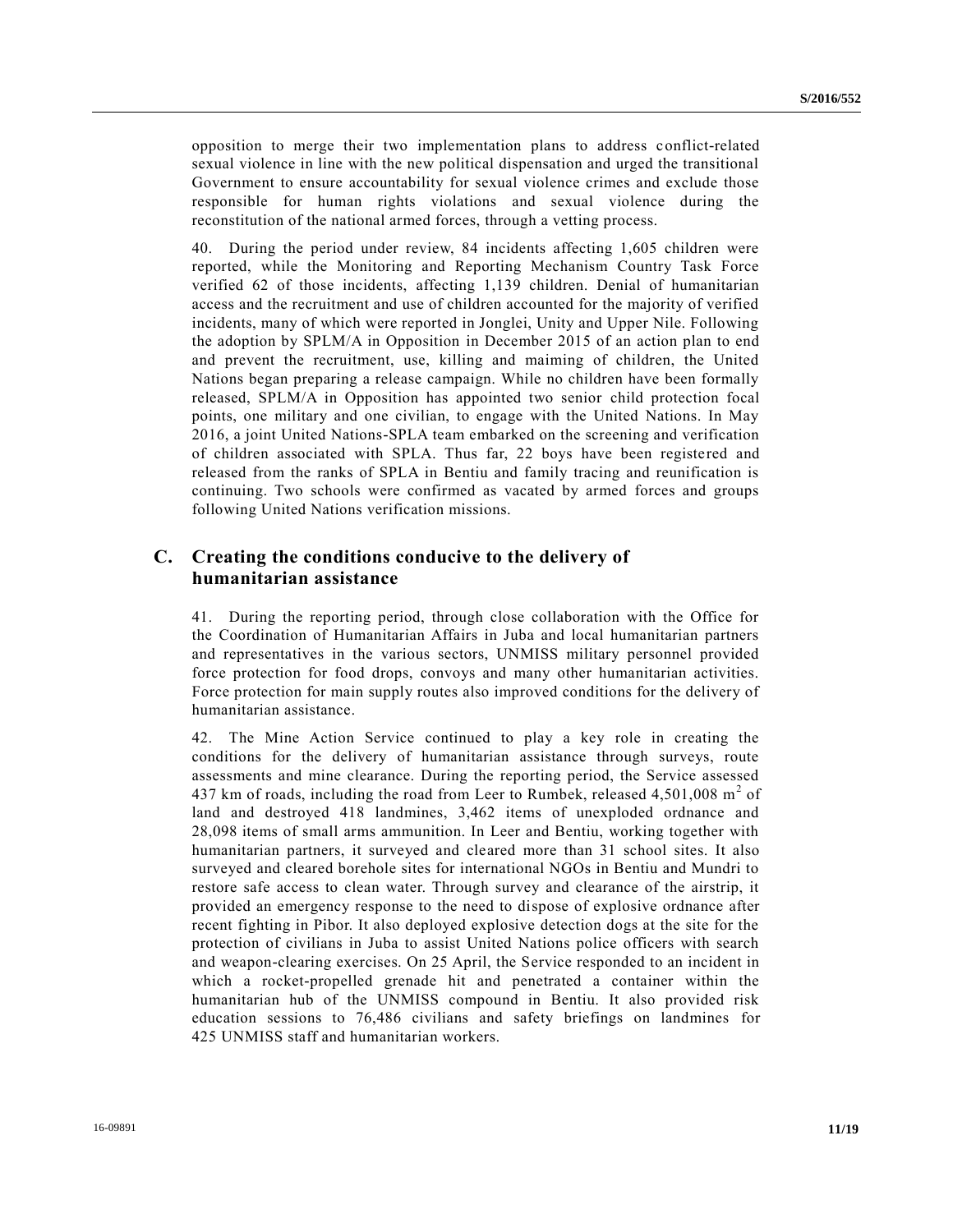## **D. Supporting the implementation of the peace agreement**

43. During the reporting period, my Special Representative used her good offices, in coordination with the Chair of the Joint Monitoring and Evaluation Commission, Festus Mogae, and the African Union High Representative, Alpha Oumar Konaré, to facilitate the return of Riek Machar and other SPLM/A in Opposition leaders to Juba, enabling the establishment of the transitional Government. Between 24 Mar ch and 10 April, UNMISS, in coordination with the Commission, supported the implementation of the first phase of the transitional security arrangements, including by providing transport for 360 of 1,370 SPLM/A in Opposition troops to Juba, as well as representatives of the Strategic Defence and Security Review Board and 22 officers to support the establishment of the Joint Integrated Police. In addition, UNMISS provided logistics support for handling flights in Malakal and the provision of fuel to SPLM/A in Opposition for vehicles and boats for moving troops from Kaldak to Malakal. It also provided heavy engineering support and mine action services for the preparation of three sites in Juba to receive the incoming troops. UNMISS is currently working with the Commission to facilitate the implementation of the second phase of the transitional security arrangements.

44. In support of the Ceasefire and Transitional Security Arrangements Monitoring Mechanism, UNMISS continued to provide force protection and logistics support to facilitate its operations. On 24 April, the Mission agreed to provide the Mechanism with up to 24 vehicles in support of its mandate. During the reporting period, UNMISS also supported the establishment of an additional monitoring and verification team in Torit, Eastern Equatoria, and the relocation of a monitoring and verification team in Aweil, Northern Bahr el-Ghazal, to Wau, Western Bahr el-Ghazal. Nine teams are now operational in South Sudan. Access constraints and bureaucratic impediments, however, continue to hamper the monitoring and verification activities of the Mechanism outside the greater Upper Nile region. Most recently, on 20 May, the monitoring and verification team leader in Torit was arrested and detained by local authorities. The verification of the implementation of the transitional security arrangements for Juba continues to be constrained by the non-disclosure of forces by the Government.

45. On 16 May, the Joint Operations Centre, tasked with deconflicting the operations of security forces in Juba, began basic operations. In support of the operations of the Centre, UNMISS has co-located four United Nations police officers. Partners of the Joint Monitoring and Evaluation Commission are also working to provide other logistical and material support. On 24 May, the Minister of the Interior issued a directive establishing the Joint Management Team that will oversee the Joint Integrated Police. On 26 May and 3 June, respectively, the Joint Management Team met and agreed to develop guidelines for the operations of the Joint Integrated Police and recommended that training be started using the existing facilities at the police academy in Rajaf. To resolve the continuing disagreement among the parties over the authority, reporting and functions of the Joint Integrated Police, the Minister has mandated that the Joint Management Team report directly to him.

46. My Special Representative also continued her efforts to facilitate the coordination of international support for the peace process. Following the formation of the transitional Government on 29 April, she convened meetings of international and regional members of the Joint Monitoring and Evaluation Commission to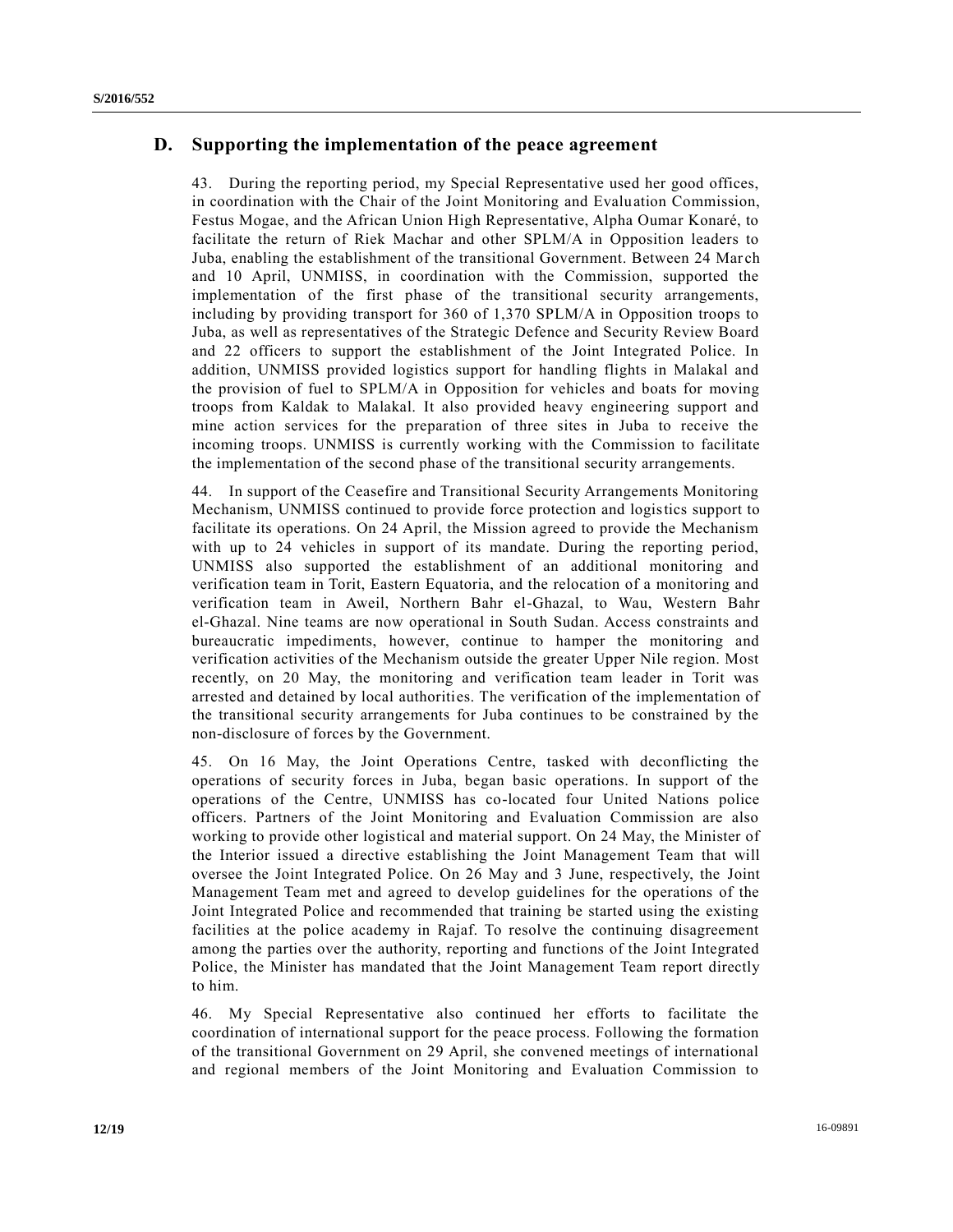continue monitoring progress and coordinate engagement with the newly formed Government. During the meetings, the international partners proposed key messages to be delivered to the transitional Government, including on the issue of monitoring and responding to negative propaganda that could undermine the peace process, advocacy for unimpeded humanitarian access, encouraging coordination with international partners to address the national economic crisis and calling for the urgent operationalization of the transitional security institutions.

### **E. Cross-cutting issues**

47. On 21 April, UNMISS held a national women's peace forum, as the culmination of 16 subnational women's peace forums held nationwide in 2015 and 2016 with the participation of more than 700 women. The forum highlighted the important role of women in the peace process, the protection of women and girls against sexual and gender-based violence and the prevention of conflict. Similarly, on 25 and 26 May, the women of South Sudan, with support from the United Nations Entity for Gender Equality and the Empowerment of Women, organized a two-day national women's peace conference, attracting 530 participants, to strengthen collaboration among women's networks and organizations and develop an effective mechanism for women's inclusive and accountable participation in the implementation of the peace agreement.

48. UNMISS also worked to enhance public understanding of its mandate, its support for the implementation of the peace agreement and activities relating to the Joint Monitoring and Evaluation Commission and the Ceasefire and Transitional Security Arrangements Monitoring Mechanism. In addition to weekly press briefings, UNMISS has undertaken outreach in all field offices and organized events for civil society and communities in Juba, where key messages on peace were shared and copies of the peace agreement distributed in four languages. Meanwhile, United Nations Radio Miraya provided daily coverage of the implementation of the peace process.

49. Across the Mission area, UNMISS has undertaken activities focused on awareness of HIV/AIDS and voluntary confidential counselling and testing services, targeting all civilian and uniformed members of the Mission. In Juba, an additional 24 HIV/AIDS peer educators, including 5 women, completed training. In addition, 2,747 peacekeepers, including 240 women, received HIV/AIDS awareness training, with 39 personnel, including 5 women, receiving voluntary confidential counselling and testing services. In addition, three people, including a woman, received postexposure prophylaxis. Public outreach activities were conducted in collaboration with other humanitarian actors. The Mission conducted two workshops for national staff working at the sites for the protection of civilians at Malakal and Bentiu; and 74 national staff members, including a woman, of diverse non-governmental agencies in Malakal and Bentiu received training on HIV/AIDS. The Mission also raised awareness of HIV/AIDS among 3,129 civilians, including 548 women, at the protection sites. Sustained weekly radio broadcasts enabled UNMISS to raise the awareness of an estimated 67,137 people, including 33,003 women, of HIV/AIDS.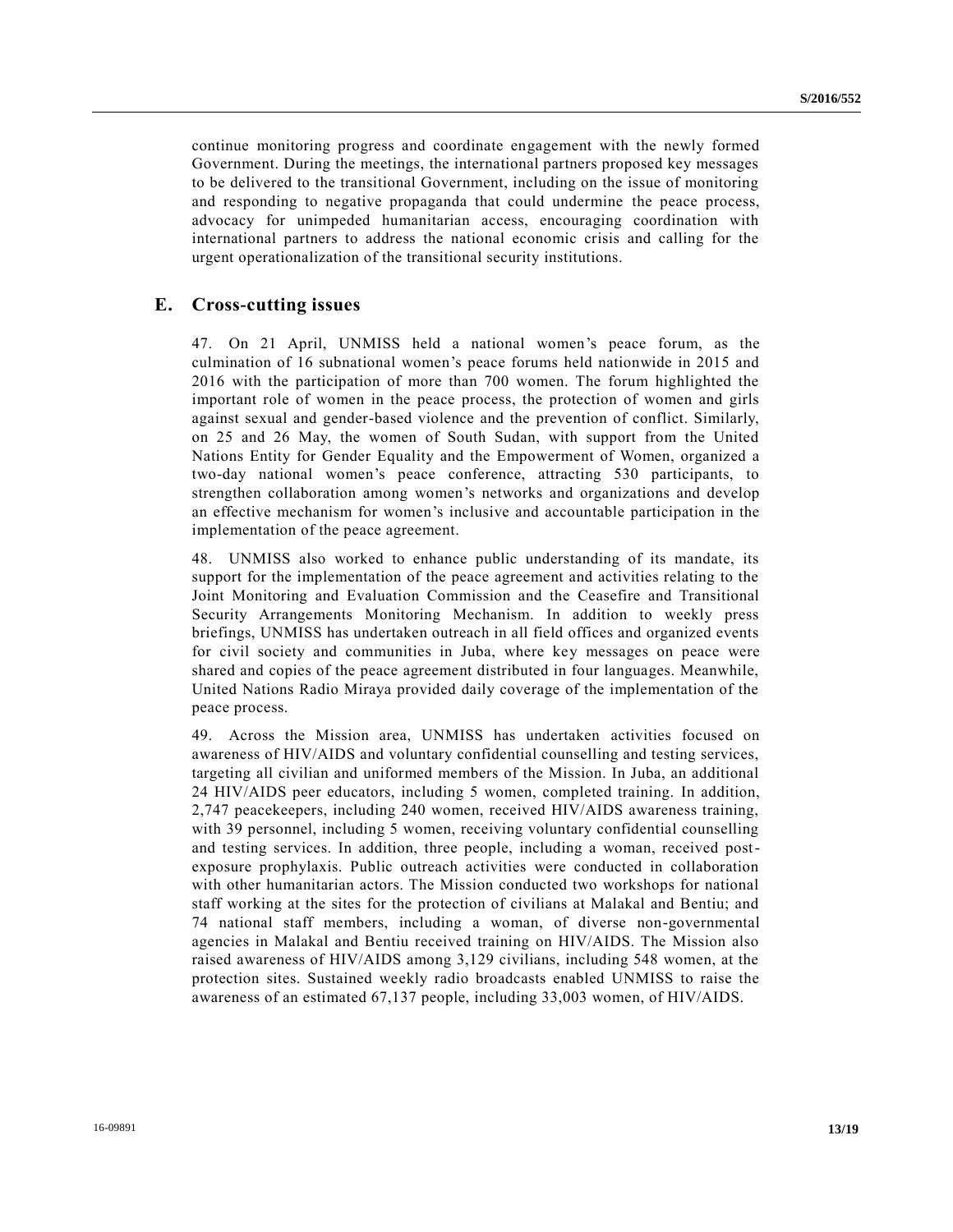# **VI. Staffing and status of deployment of surge capacity**

50. As at 3 June, the strength of UNMISS civilian personnel stood at 2,581, comprising 850 international staff members, 1,306 national staff members and 425 United Nations Volunteers.

51. The UNMISS military strength stood at 12,298, consisting of 11,750 military personnel, 361 staff officers and 187 military liaison officers. UNMISS anticipates the incremental deployment of additional engineering capability of up to 379 personnel and the establishment of a level II hospital in Bentiu. The UNMISS police strength stood at 1,475 of the authorized 2,001 officers, including 591 individual police officers, 55 corrections officers and 829 personnel in formed police units. As part of the increased ceiling for police, an additional 70 formed police unit personnel from Rwanda were deployed to Malakal in March and 103 formed police unit personnel from Ghana were deployed to Bentiu in May. Preparations are under way for the deployment of two additional formed police units from Rwanda and Ghana to Juba and Bentiu, respectively. To date, 74 of the planned 100 individual police officers (specialized trainers) earmarked for the training of the Joint Integrated Police have been deployed.

52. During the reporting period, UNMISS continued to implement the United Nations zero-tolerance policy for sexual exploitation and abuse and other targets contained in my report to the General Assembly on special measures for protection from sexual exploitation and abuse [\(A/69/779\)](http://undocs.org/A/69/779). That was achieved through the UNMISS standing task force on sexual exploitation and abuse and the Conduct and Discipline Advisory Group. UNMISS also concluded a memorandum of understanding with NGOs operating from UNMISS premises, obliging them to report all incidents of misconduct, in particular sexual exploitation and abuse involving their staff members, to UNMISS. That will enable the Mission to investigate alleged perpetrators as warranted. The UNMISS immediate response team was inaugurated on 14 April. The team will provide a comprehensive and immediate response to cases of alleged sexual exploitation and abuse involving United Nations personnel.

# **VII. Violations of the status-of-forces agreement, international humanitarian law and the security of United Nations personnel**

53. During the reporting period, UNMISS recorded 33 violations of the status-offorces agreement, 23 of which were restrictions on movement affecting UNMISS personnel and associated partners. Incidents included violations of UNMISS premises and equipment, demand for payment of taxes, confiscation of United Nations property and interference with air and land operations. Other violations included interference with the implementation of the UNMISS mandate, direct attacks on persons seeking protection at UNMISS sites for the protection of civilians, arrests, detentions, assaults and threats against and robbery from UNMISS personnel. Reported violations were committed by government agencies.

54. In Bentiu on 25 and 26 April, small arms and rocket-propelled grenades were fired in the direction of the UNMISS compound by an armed group: two of the grenades landed inside the compound, damaging a residential container in the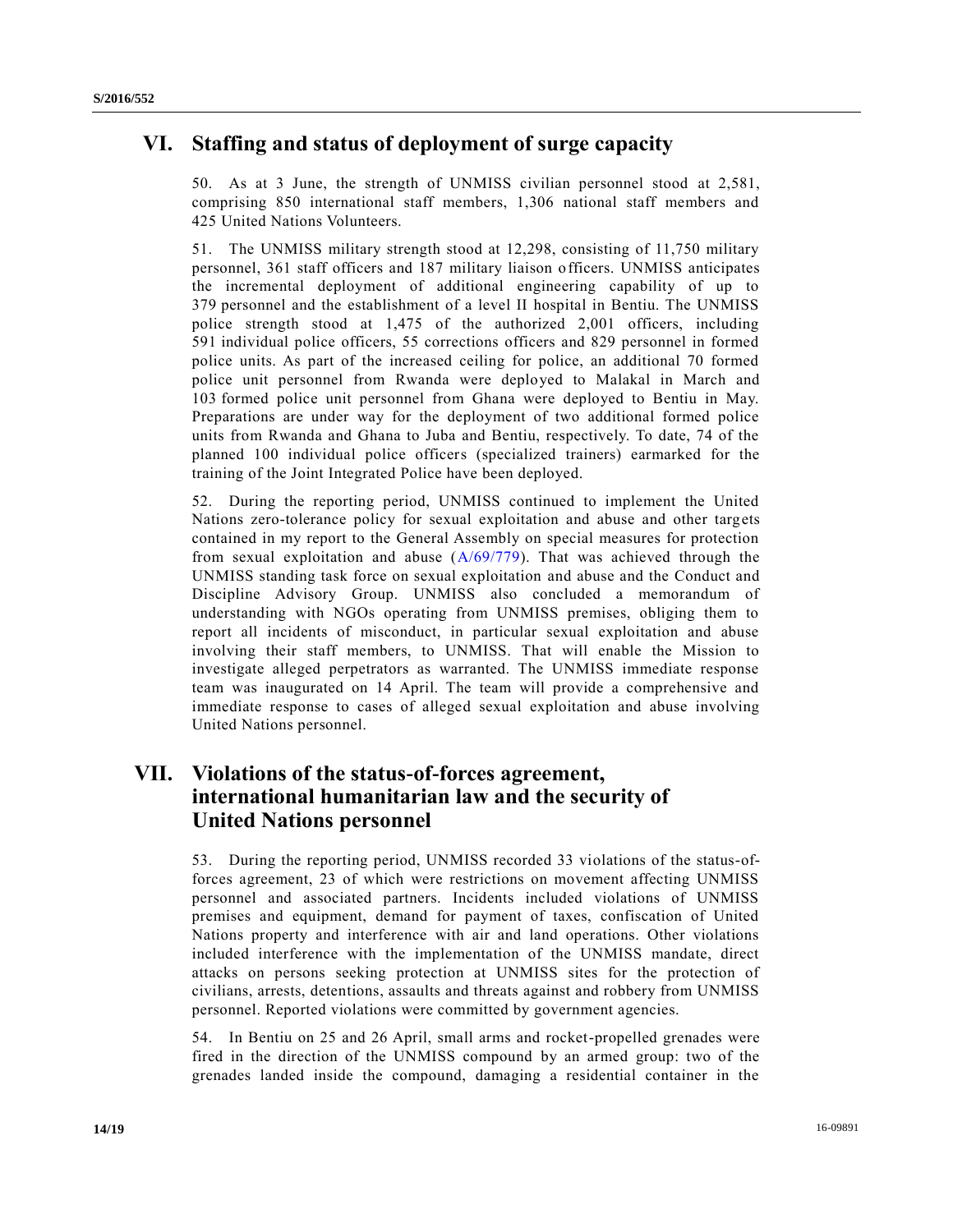humanitarian hub, and a bullet injured an internally displaced person in the protection site. The motive for the attack is unknown.

55. Two UNMISS national staff members, who had initially been arrested on 8 March and released on 15 March, were rearrested and then released on bail on 22 April. On 25 April, the Criminal Investigations Department of the national police charged them with fraudulently obtaining South Sudanese citizenship. Three other UNMISS national staff members, two of whom were arrested in December 2013 and one in October 2014, remain in detention. None of the arrested staff members have been charged and UNMISS has been denied access to the three staff members who remain in detention.

56. The Mission continues to notify the host Government of violations through notes verbales and in meetings with relevant officials. A monthly matrix of incidents is also shared with the Government.

## **VIII. Financial aspects**

57. The General Assembly, by its resolution 69/260 B, appropriated the amount of \$1,085,769,200 for the maintenance of the Mission for the period from 1 July 2015 to 30 June 2016. As at 9 June 2016, unpaid assessed contributions to the UNMISS special account amounted to \$289.4 million. Total outstanding assessed contributions for all peacekeeping operations as at the same date amounted to \$2,279.4 million. Reimbursement of troop and formed police costs has been made for the period up to 30 April 2016, while reimbursement of the costs of contingent-owned equipment has been made for the period up to 31 March 2016, in accordance with the quarterly payment schedule.

## **IX. Observations and recommendations**

58. The return of the First Vice-President to Juba and the formation of the transitional Government of National Unity on 29 April marked a major milestone in the peace process. By taking this important and long-overdue step, the President and the First Vice-President have opened a new chapter in the history of South Sudan. I welcome the positive calls made by all sides for peace, national unity and reconciliation since the formation of the transitional Government and I urge the parties to finally commit themselves to fully implementing the peace agreement, in both letter and spirit, without further delay. The Joint Monitoring and Evaluation Commission, the Intergovernmental Authority on Development, the African Union, the United Nations and international and regional peace partne rs, who have worked tirelessly to support a peaceful resolution of the conflict, are committed to supporting the leaders of South Sudan and its people in its full implementation.

59. The scale of destruction, human suffering, political and social polarization and economic decline that has befallen South Sudan in the past two and a half years underscores the immediate need to stabilize the country. While there are no illusions about the continuing climate of mistrust among the parties, over the course of the coming 30 months, the transitional Government must transcend those obstacles. It must boldly spearhead the fundamental reforms outlined in the peace agreement, including its incorporation into the transitional Constitution of 2011; the drafting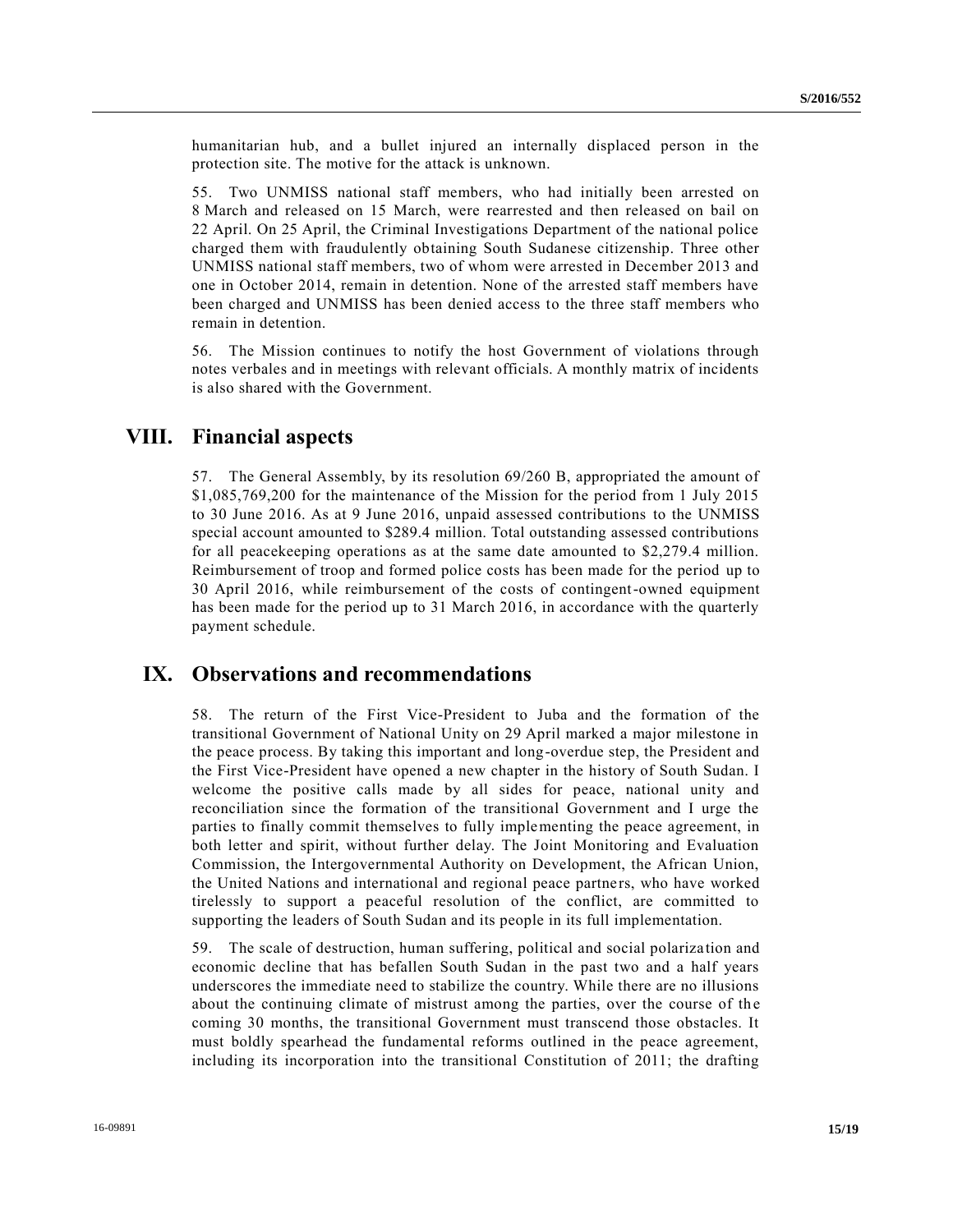and ratifying of a permanent constitution; outlining a road map for security sector reform; undertaking key economic reforms; and establishing the requisite institutions for justice and reconciliation. To that end, I welcome the intention of the transitional Government to articulate a time-bound action plan for the implementation of the agreement. I encourage it to adopt an inclusive approach and ensure that all stakeholders, including other political parties and civil society organizations, are involved in moving the peace process forward.

60. To create the climate of trust and security needed to implement the peace agreement, I urge all sides to abide by their obligations to demilitarize Juba, redeploy their forces as stipulated under the peace agreement and allow the Ceasefire and Transitional Security Arrangements Monitoring Mechanism to verify their redeployment. Now that the transitional Government has been formed, I urge the President and the First Vice-President to prevail upon their respective supporters to exercise restraint, exhibit good faith in dealing with security and other challenges or disputes arising from the implementation of the peace agreement and address all outstanding issues through dialogue and compromise.

61. I also urge the transitional Government to accelerate the establishment and activation of key transitional institutions. In that vein, I welcome the recent operationalization of the Joint Operations Centre and the establishment of the Joint Management Team. I urge the parties to work expeditiously to operationalize the Joint Integrated Police, in order to contribute to security and confidence -building in the areas of their deployment. I also commend the representatives of the other political parties for working together, under the auspices of the Joint Monitoring and Evaluation Commission, to resolve the impasse over their representation in the transitional National Legislative Assembly and other transitional institutions and mechanisms. That spirit of compromise exemplifies what is required to move forward. The next step will be to expedite the selection of the Speaker and establish the transitional Assembly without further delay.

62. Notwithstanding the recent, positive political developments, intercommunal violence and violence perpetrated by the parties to the conflict continues in parts of Jonglei, Western Bahr el-Ghazal and Central and Eastern Equatoria, with dire consequences for civilians. The hostilities must cease immediately. The increase in intercommunal violence, is stoked, I fear, by the continuing implementation of the establishment order for the creation of 28 States, despite the agreed injunction against it. I take note of the recent measures taken by the transitional Government to review the number of states and their boundaries. In the meantime, the implementation of the order must be suspended, lest it contribute to the unravelling of the fragile gains made in the peace process thus far.

63. I am deeply concerned that access and movement restrictions targeting UNMISS personnel continue unabated and that attacks on UNMISS compounds continue, including most recently in Bentiu. I am alarmed that United Nations personnel continue to remain in prolonged detention and I call upon the transitional Government to ensure their immediate and unconditional release. I once again warn all armed groups that they must desist from targeting United Nations staff or installations, including sites for the protection of civilians. Such acts may constitute war crimes. UNMISS will, for its part, continue its efforts to manage and mitigate the potential causes of insecurity in and around sites for the protection of civilians, especially in Juba, Malakal and Bentiu.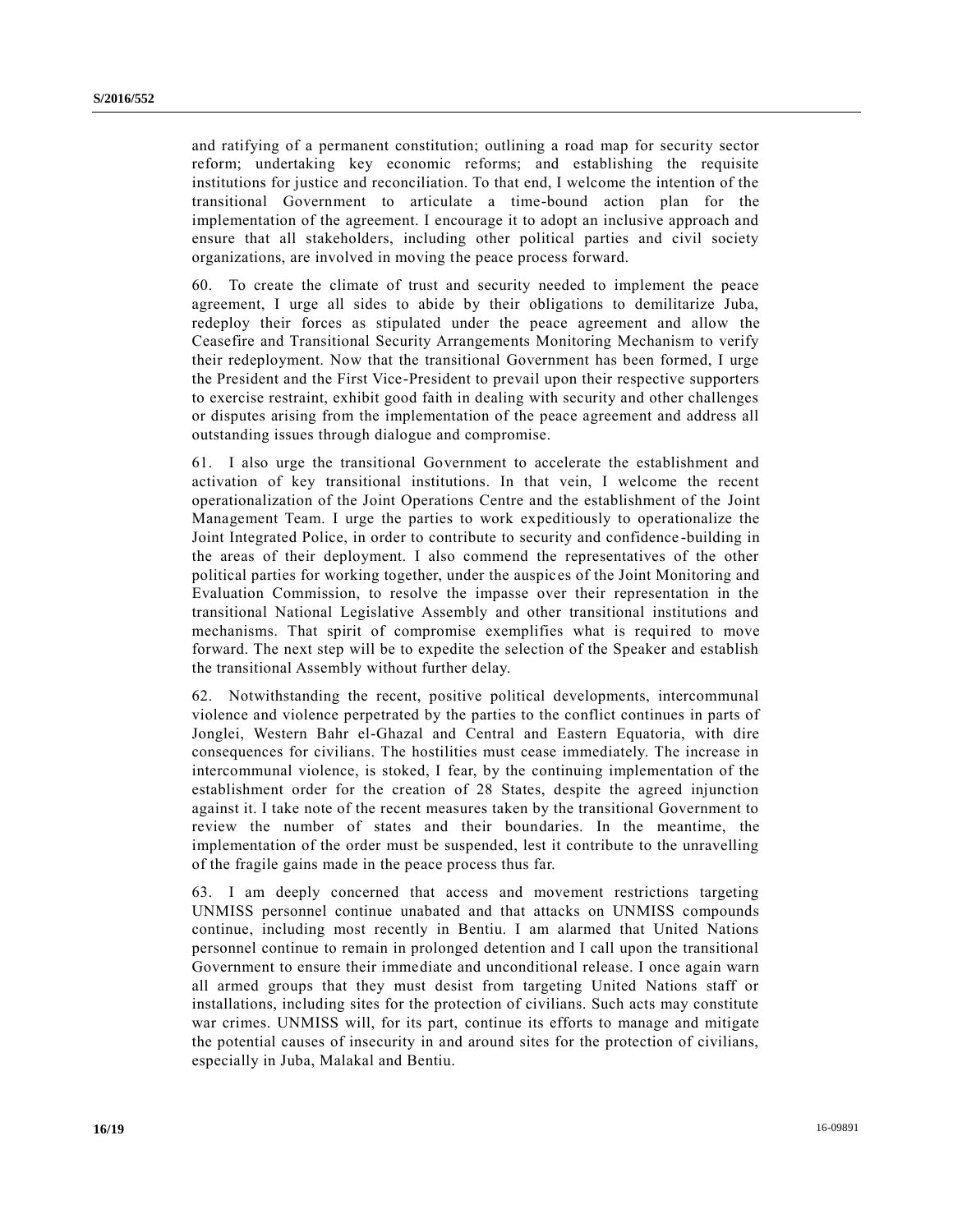64. The dire humanitarian situation in South Sudan remains a source of serious concern. I urge the donor community to redouble its efforts to fill the funding gap of more than \$899.6 million in the humanitarian appeal for South Sudan. It is unacceptable that humanitarian operations continue to be constrained by denials of access, restrictions on freedom of movement and continued violence. I am appalled that, since the beginning of the crisis, 55 aid workers have been killed in South Sudan. All parties must allow humanitarian actors the freedom to carry out their work without obstruction or threat of violence. Impeding the provision of lifesaving aid is a violation of international humanitarian law and prevents the people of South Sudan from obtaining the assistance that they so desperately need.

65. For a sustainable peace, the transitional Government must also ensure respect for human rights and accountability for human rights violations, including through the establishment of all the transitional justice mechanisms called for under the peace agreement. I welcome the discussions within the African Union Commission on the modalities for the establishment of a hybrid court, as agreed upon by the parties to the peace agreement. The United Nations stands ready to lend its technical assistance to the African Union and the transitional Government in establishing the court.

66. I commend the Chair of the Joint Monitoring and Evaluation Commission for the momentous achievements of the Commission and reaffirm the continued support of the United Nations for his efforts. I also commend the Special Representative of the African Union and other international partners for their efforts in providing mediation support and exerting constructive pressure on the parties to move the peace process forward in the last two months. At this critical juncture, our collective support is essential to reassure the people of South Sudan that a sustainable peace is within reach. I encourage the international community to provide its moral, material and financial support to the newly created transitional Government. I call upon the transitional Government to work with the international community to put in place the institutions and mechanisms necessary to enhance transparency and accountability and facilitate donor funding for the implementation of the peace agreement. The United Nations will continue to work with the region and other members of the international community to promote the provision of sustained, coordinated and harmonized international support to the peace process.

67. In my special report on the review of the UNMISS mandate of 23 November 2015 [\(S/2015/899\)](http://undocs.org/S/2015/899), I recommended a phased approach to defining the engagement of the Mission in South Sudan, based on a regular assessment of the operating environment in the country and the progression of the peace process. Given the recent political developments and the upcoming renewal of the UNMISS mandate, on 13 June the Under-Secretary-General for Peacekeeping Operations visited South Sudan to assess the implementation of the UNMISS mandate and take stock of the implementation of the peace agreement. I was particularly encouraged by his frank and constructive discussion with the President on the road ahead. I was reassured to learn that the transitional Government is well aware of the political, security and economic challenges that it will need to address over the coming 30 months in order to lay the foundations of a sustainable peace for South Sudan. In that context, I welcome the President's commitment to improving the operating environment for UNMISS and humanitarian partners, including by granting access and freedom of movement, which is fundamental to our continued support to the Government and the people. I was also encouraged by their exchange on unmanned unarmed aeri al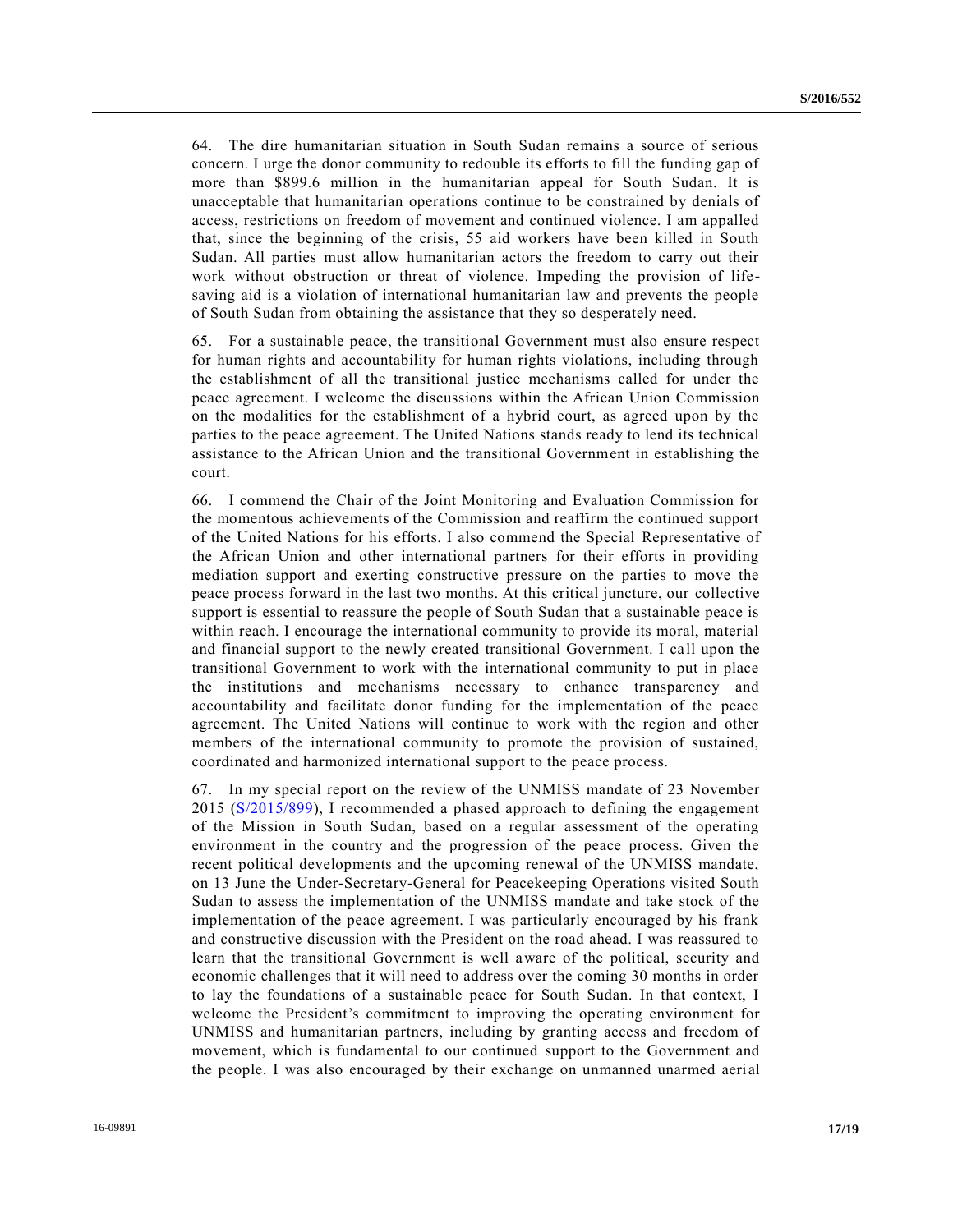vehicles, during which they discussed the possibility of sharing information between the Congolese and South Sudanese authorities on the ability of those systems to assist UNMISS with the protection of civilians and act as a deterrent against spoilers.

68. The above-mentioned developments notwithstanding, as indicated in my progress report, the political, security, humanitarian and human rights situation in the country remains fluid and the nascent institutions of the transition have yet to articulate their priorities. Given that the UNMISS mandate is due to expire on 31 July 2016, I strongly recommend its extension for six months, during which time UNMISS and Headquarters will carry out the second phase of determining the support to the consolidation of peace and security in South Sudan that UNMISS could provide, giving due consideration to national priorities. In the light of the positive developments towards the implementation of the transitional security architecture, a detailed military and police capability study aimed at determining the full scope of support required by the transitional security institutions will also be undertaken.

69. Lastly, I wish to express my gratitude to UNMISS and the staff of the United Nations country team, who have worked to protect thousands of civilians and facilitated the provision of humanitarian assistance. In particular, I wish to thank my Special Representative, Ellen Margrethe Løj, for her exemplary leadership, as well as the troop- and police-contributing countries that have provided uniformed personnel and assets to the Mission.